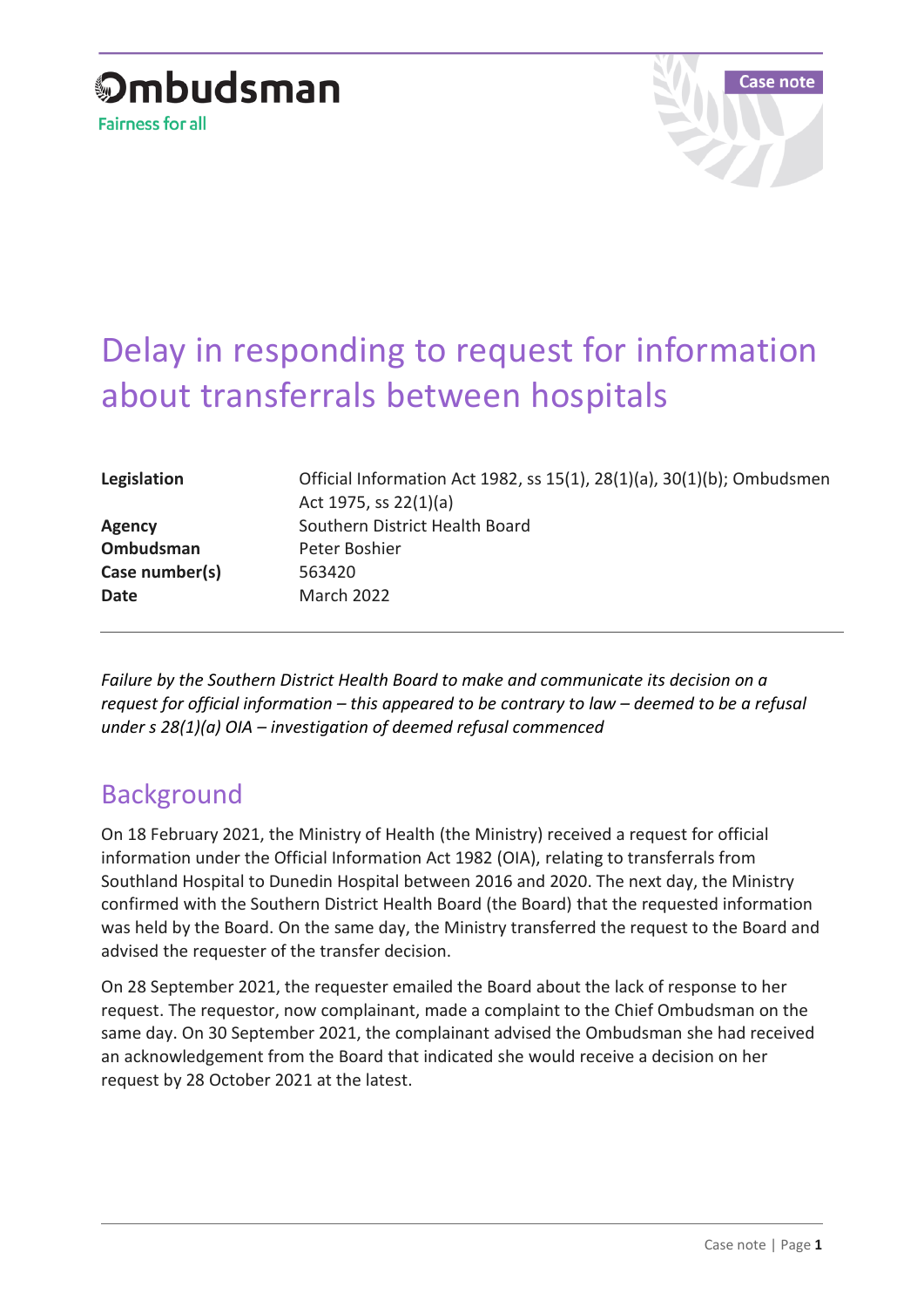## Preliminary inquiries and investigation

The Board confirmed that it had received the transferred request on 19 February 2021, and accepted there had been a delay in communicating a decision to the complainant. The Board explained to the Ombudsman that the request had not been logged into its OIA processing system until receiving the complainant's 28 September 2021 email. The Board had also communicated a decision on the request to the complainant on 9 November 2021.

The Board apologised to the complainant for the delay, but did not offer any explanation as to the circumstances of the delay. The Board also indicated to the complainant that the request had been received on 30 September 2021, despite the Board having confirmed to the Ombudsman that the request was received on 19 February 2021.

Under section 15(1) of the OIA, agencies must make and communicate the decision on an official information request as soon as reasonably practicable and no later than 20 working days after it was received, unless that time limit is extended in accordance with section 15A of the OIA.

The Ombudsman asked the Board why it had taken a further 30 working days from the day that the complainant had contacted the Board for a decision to be made and communicated to the complainant, and whether the Board was intending to provide a full explanation for the delay to the complainant.

The Board confirmed that upon receiving the September 2021 email from the complainant, the request was logged and added to the OIA processing queue without priority. The Board offered the Ombudsman a further explanation as to the circumstances that led to the delay, but did not provide the same explanation to the complainant.

## Outcome

 $\overline{a}$ 

Noting a significant delay in making and communicating a decision to the complainant, the Ombudsman formed the opinion that the Board acted '*contrary to law*' <sup>1</sup> by failing to comply with section 15(1) of the OIA within the 20 working-day statutory timeframe.

Also, given the Board's advice to the complainant as to when the request was received, the Board not affording the outstanding request priority in its workload queue, and the Board's lack of a proper explanation given to the complainant, the Ombudsman recommended that the Board:

- 1. Provide the complainant with a full explanation as to the circumstances that resulted in the delay in responding to her request; and
- 2. In future prioritise its response to any additional outstanding OIA requests not initially logged or actioned appropriately.

Subsequent to the Ombudsman's opinion, the Board wrote to the complainant with a full explanation as to the circumstances that resulted in the delay in responding to her request.

<sup>1</sup> See s 30(1)(b) OIA and s 22(1)(a) Ombudsmen Act.